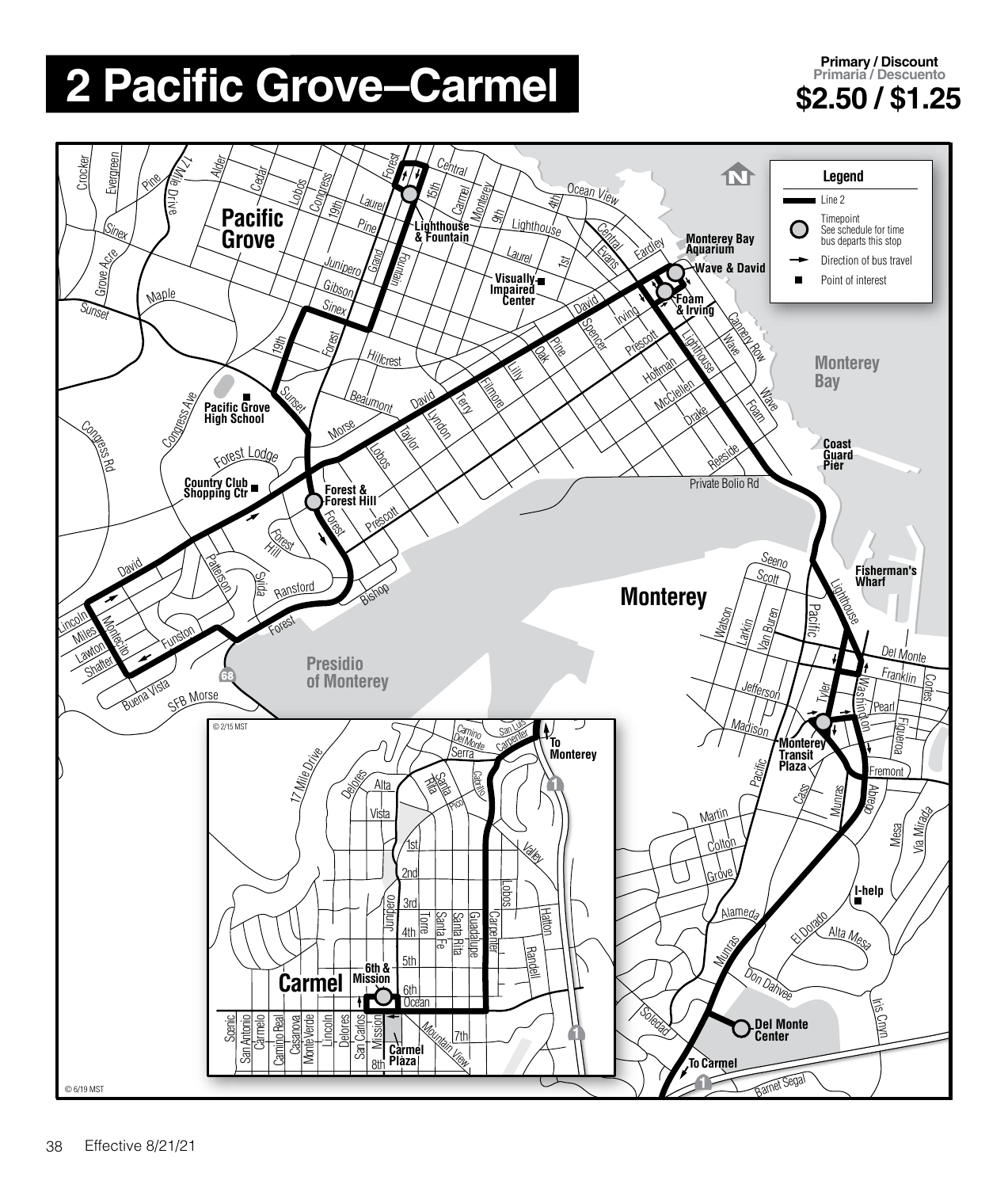| 2 Carmel     |                                                                                        |                                                      |                               |                                |                          | <b>2 Pacific Grove</b>       |              |                              |                          |                                |                                |                                                      |                                                |  |
|--------------|----------------------------------------------------------------------------------------|------------------------------------------------------|-------------------------------|--------------------------------|--------------------------|------------------------------|--------------|------------------------------|--------------------------|--------------------------------|--------------------------------|------------------------------------------------------|------------------------------------------------|--|
|              | Daily/Diario                                                                           |                                                      |                               |                                |                          |                              | Daily/Diario |                              |                          |                                |                                |                                                      |                                                |  |
| <b>Notes</b> | Pacific Grove<br>Fountain &<br>Lighthouse<br>O                                         | Grove<br>Pacific Gro<br>Forest &<br>Forest Hill<br>O | Aquarium<br>Wave & David<br>Ó | Monterey<br>Transit Plaza<br>O | Del Monte<br>Center<br>Ó | Carmel<br>6th & Mission<br>O | <b>Notes</b> | Carmel<br>6th & Mission<br>Ó | Del Monte<br>Center<br>Ó | Monterey<br>Transit Plaza<br>O | Aquarium<br>Foam & Irving<br>O | Grove<br>Pacific Gro<br>Forest &<br>Forest Hill<br>O | Pacific Grove<br>Fountain &<br>Lighthouse<br>O |  |
| Α            | 5:55                                                                                   | 6:05                                                 | 6:18                          | 6:26                           | $\overline{\phantom{a}}$ | 6:39                         | Α            | 6:02                         | $\overline{\phantom{a}}$ | 6:15                           | 6:23                           | 6:29                                                 | 6:44                                           |  |
|              | 6:51                                                                                   | 7:03                                                 | 7:17                          | 7:27                           | 7:33                     | 7:44                         |              | 6:50                         | 7:02                     | 7:08                           | 7:18                           | 7:24                                                 | 7:42                                           |  |
|              | 7:51                                                                                   | 8:03                                                 | 8:17                          | 8:27                           | 8:33                     | 8:44                         |              | 7:50                         | 8:02                     | 8:08                           | 8:18                           | 8:24                                                 | 8:42                                           |  |
|              | 8:51                                                                                   | 9:03                                                 | 9:17                          | 9:27                           | 9:33                     | 9:44                         |              | 8:50                         | 9:04                     | 9:09                           | 9:18                           | 9:24                                                 | 9:42                                           |  |
|              | 9:51                                                                                   | 10:03                                                | 10:17                         | 10:27                          | 10:33                    | 10:44                        |              | 9:50                         | 10:04                    | 10:09                          | 10:18                          | 10:24                                                | 10:42                                          |  |
|              | 10:51                                                                                  | 11:03                                                | 11:17                         | 11:27                          | 11:33                    | 11:44                        |              | 10:50                        | 11:04                    | 11:09                          | 11:18                          | 11:24                                                | 11:42                                          |  |
|              | 11:51                                                                                  | 12:03                                                | 12:17                         | 12:27                          | 12:33                    | 12:44                        |              | 11:50                        | 12:04                    | 12:09                          | 12:18                          | 12:24                                                | 12:42                                          |  |
|              | 12:51                                                                                  | 1:03                                                 | 1:17                          | 1:27                           | 1:33                     | 1:44                         |              | 12:50                        | 1:04                     | 1:09                           | 1:18                           | 1:24                                                 | 1:42                                           |  |
|              | 1:51                                                                                   | 2:03                                                 | 2:17                          | 2:27                           | 2:33                     | 2:44                         |              | 1:50                         | 2:04                     | 2:09                           | 2:18                           | 2:24                                                 | 2:42                                           |  |
|              | 2:51                                                                                   | 3:03                                                 | 3:17                          | 3:27                           | 3:33                     | 3:44                         |              | 2:50                         | 3:04                     | 3:09                           | 3:18                           | 3:24                                                 | 3:42                                           |  |
|              | 3:51                                                                                   | 4:03                                                 | 4:17                          | 4:27                           | 4:33                     | 4:44                         |              | 3:50                         | 4:04                     | 4:09                           | 4:18                           | 4:24                                                 | 4:42                                           |  |
|              | 4:51                                                                                   | 5:03                                                 | 5:17                          | 5:27                           | 5:33                     | 5:44                         |              | 4:50                         | 5:02                     | 5:08                           | 5:18                           | 5:24                                                 | 5:42                                           |  |
|              | 5:51                                                                                   | 6:03                                                 | 6:17                          | 6:27                           | 6:33                     | 6:44                         |              | 5:50                         | 6:02                     | 6:08                           | 6:18                           | 6:24                                                 | 6:42                                           |  |
|              | 6:51                                                                                   | 7:03                                                 | 7:17                          | 7:27                           | 7:33                     | 7:44                         |              | 6:50                         | 7:02                     | 7:15                           | 7:23                           | 7:29                                                 | 7:44                                           |  |
| B            | 7:51                                                                                   | 8:03                                                 | 8:17                          | 8:27                           | 8:33                     | 8:44                         | В            | 7:50                         | 8:02                     | 8:15                           | 8:23                           | 8:29                                                 | 8:44                                           |  |
| B,C          | 8:50                                                                                   | --                                                   | 8:55                          | 9:03                           | --                       |                              | B            | 8:50                         | 9:02                     | 9:15                           | 9:23                           | 9:29                                                 | 9:44                                           |  |
| B, C         | 9:50<br>9:55<br>10:03<br>$-$<br>--<br>--<br>Light $Type = AM$<br><b>Bold Type = PM</b> |                                                      |                               |                                |                          |                              |              |                              |                          |                                |                                |                                                      |                                                |  |

Notes:

A Weekdays only

B Weekdays and Saturdays only

C Operates as Line 1-Monterey to Monterey Transit Plaza

**TRANSIT TIP** – For additional service between Aquarium and Monterey Transit Plaza, please see JAZZ schedules

*Continued on next page*